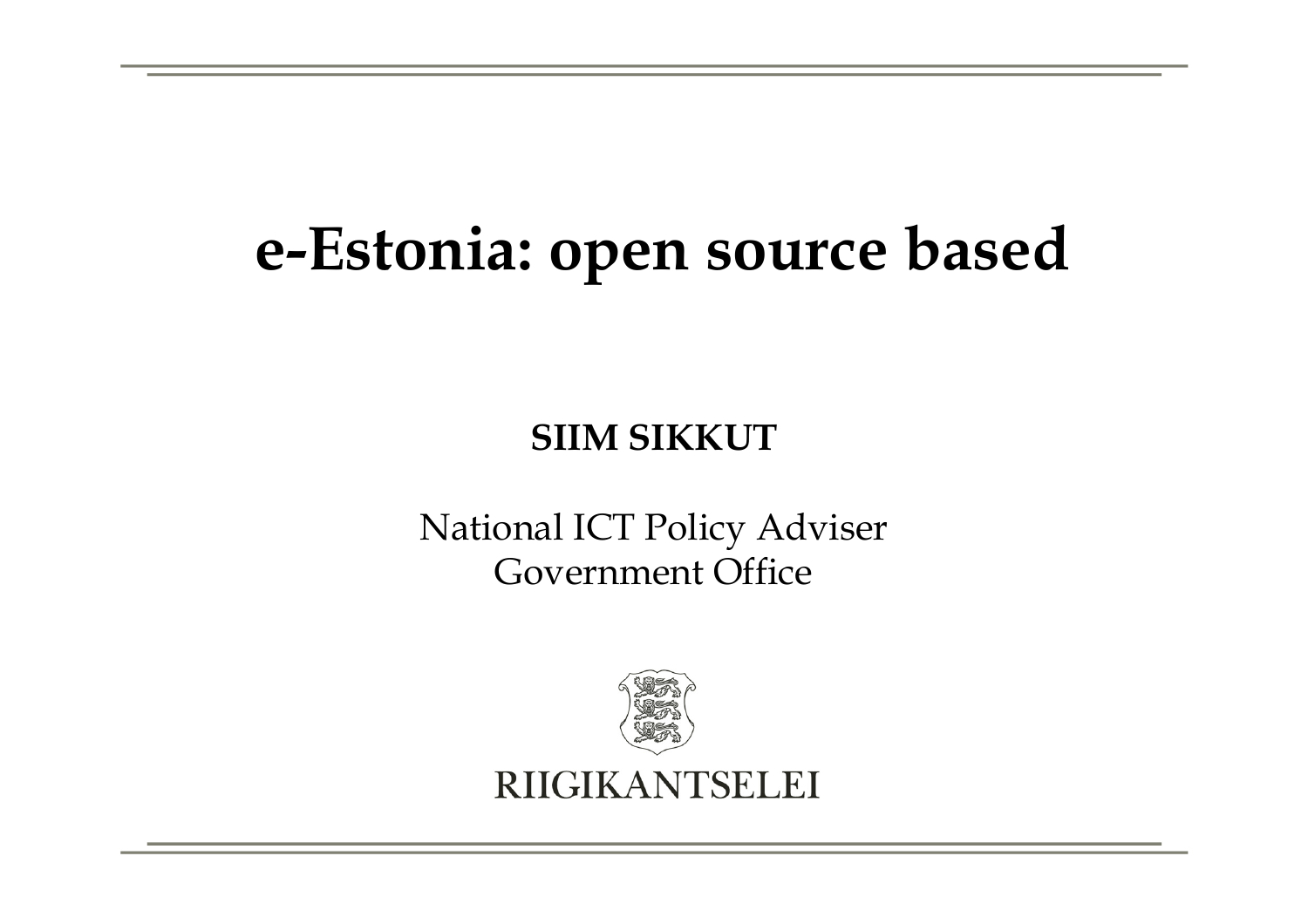### e-Estonia = digital way of life

- **116 mln digital signatures**  to date
- **95% of tax declarations**  done online
- **25% are e-votes** in parliamentary elections
- **Digital health record and e-prescription** widespread

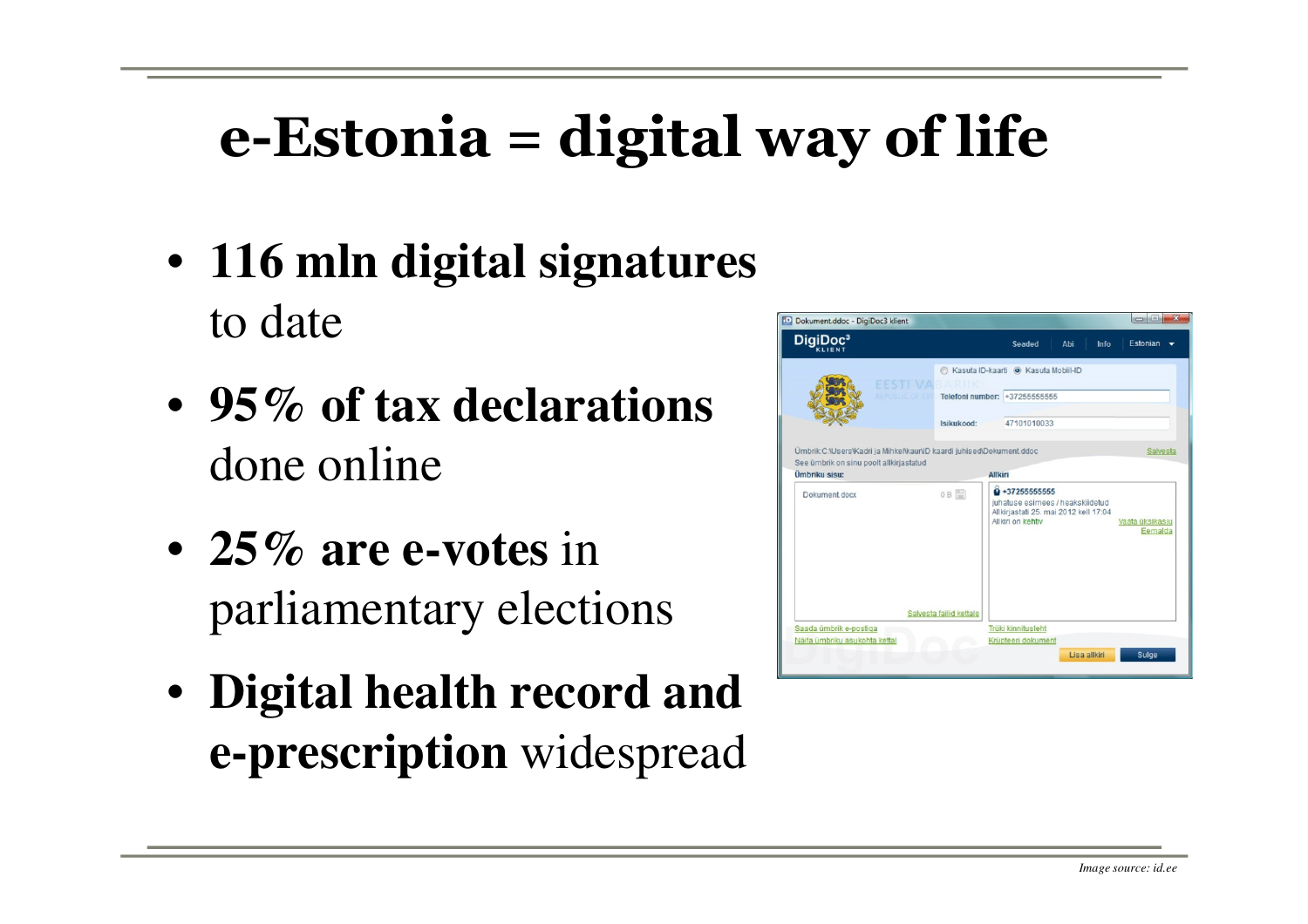### e-Estonia = digital way of life

- **98% of companies** established and 100% of annual reports submitted online
- **90% of students** in e-School system
- **Paperless e-Cabinet** since 1999

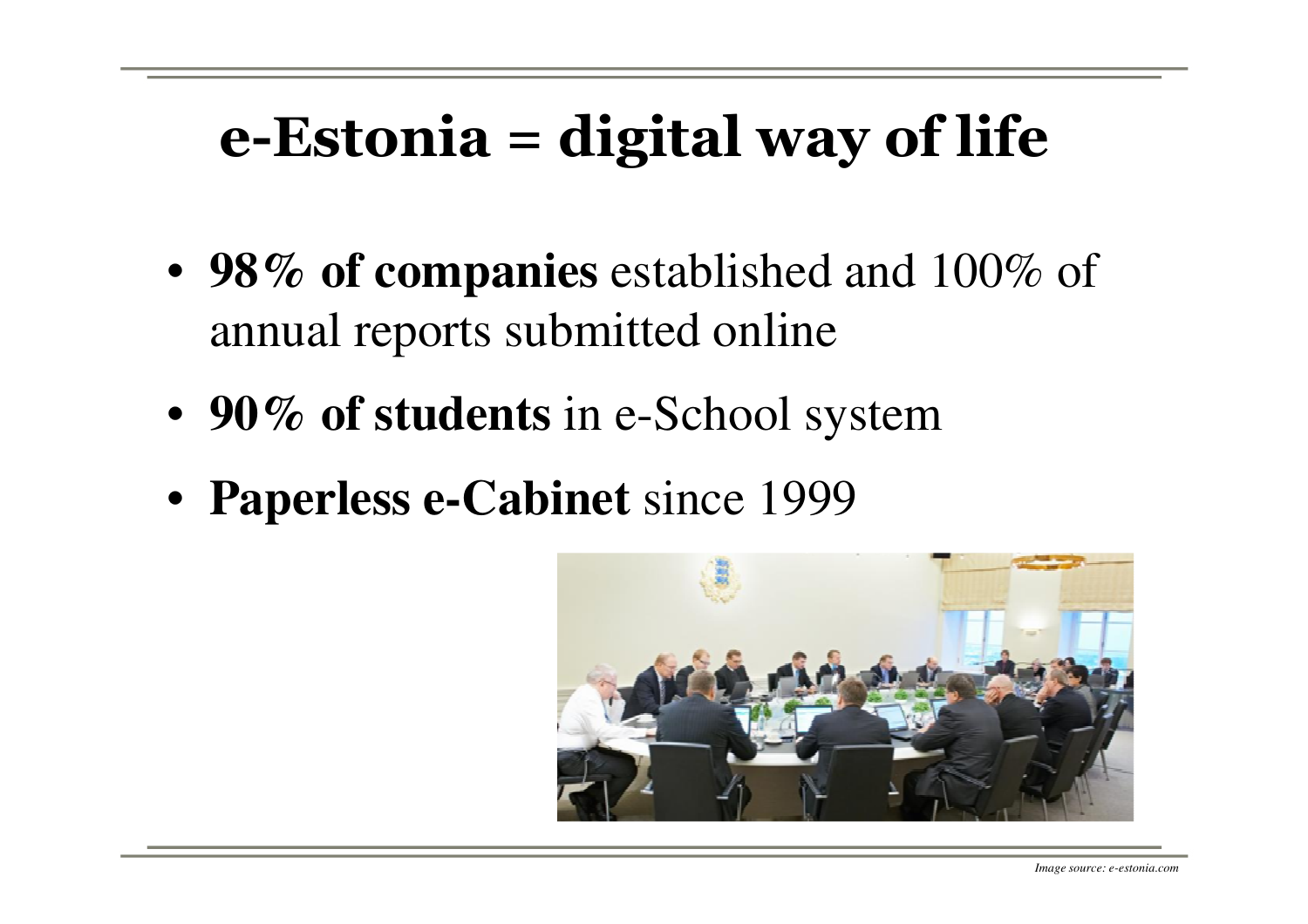## **3 ways how open source has led to e-Estonia**

- **1. Co-developing** together with private sector
- 2. Putting in place **common architecture**  based on open standards
- 3. 'Truly' **open source IT projects**: actual eservices and information systems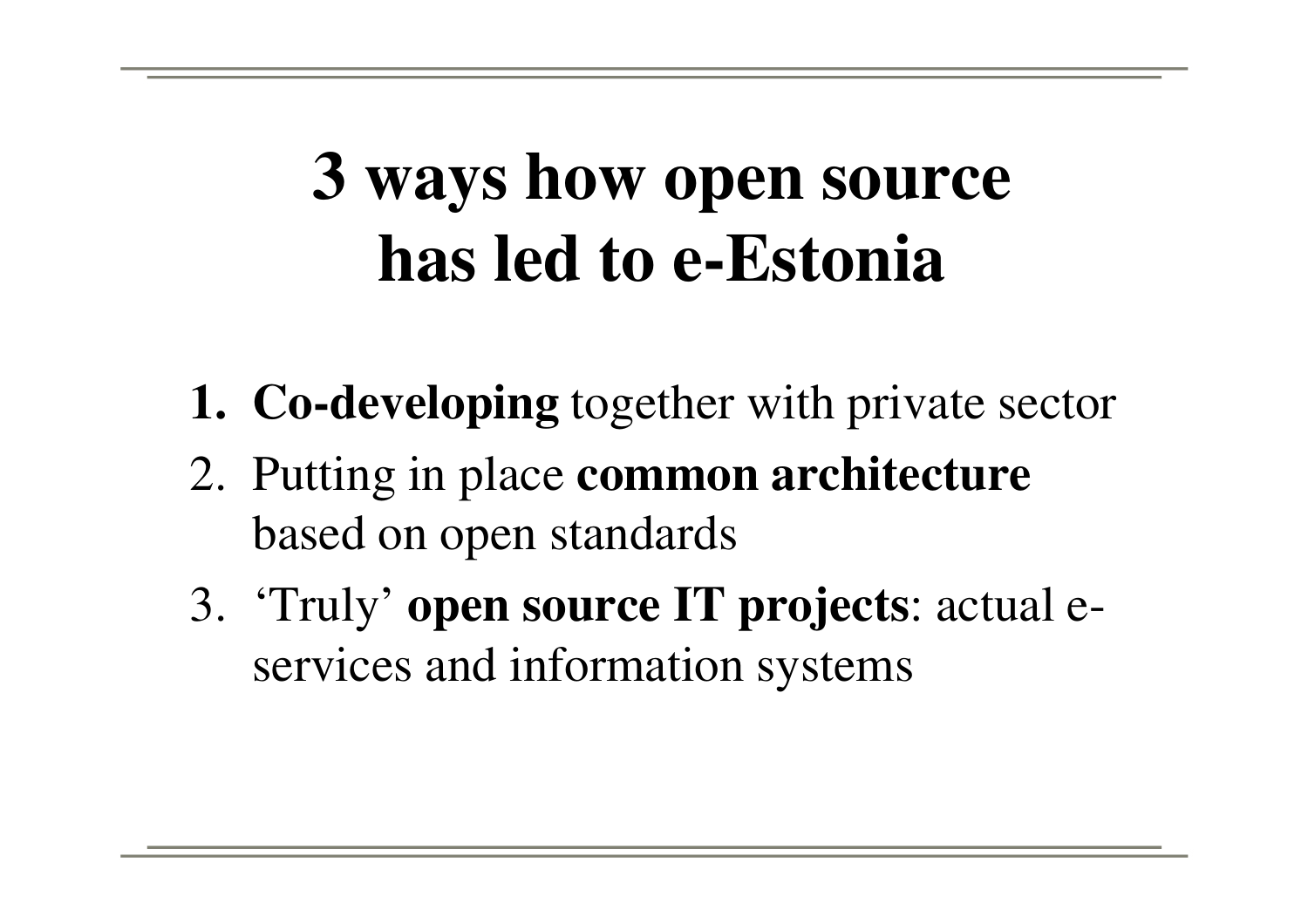## Co-developing: case of eID

- ID-card & mobile-ID
- Provide secure online identification and authentication – **since 2001**
- **Co-developed with banks and telcos**
- 500K in use electronically, 116 mln digital signatures









*Image source: id.ee*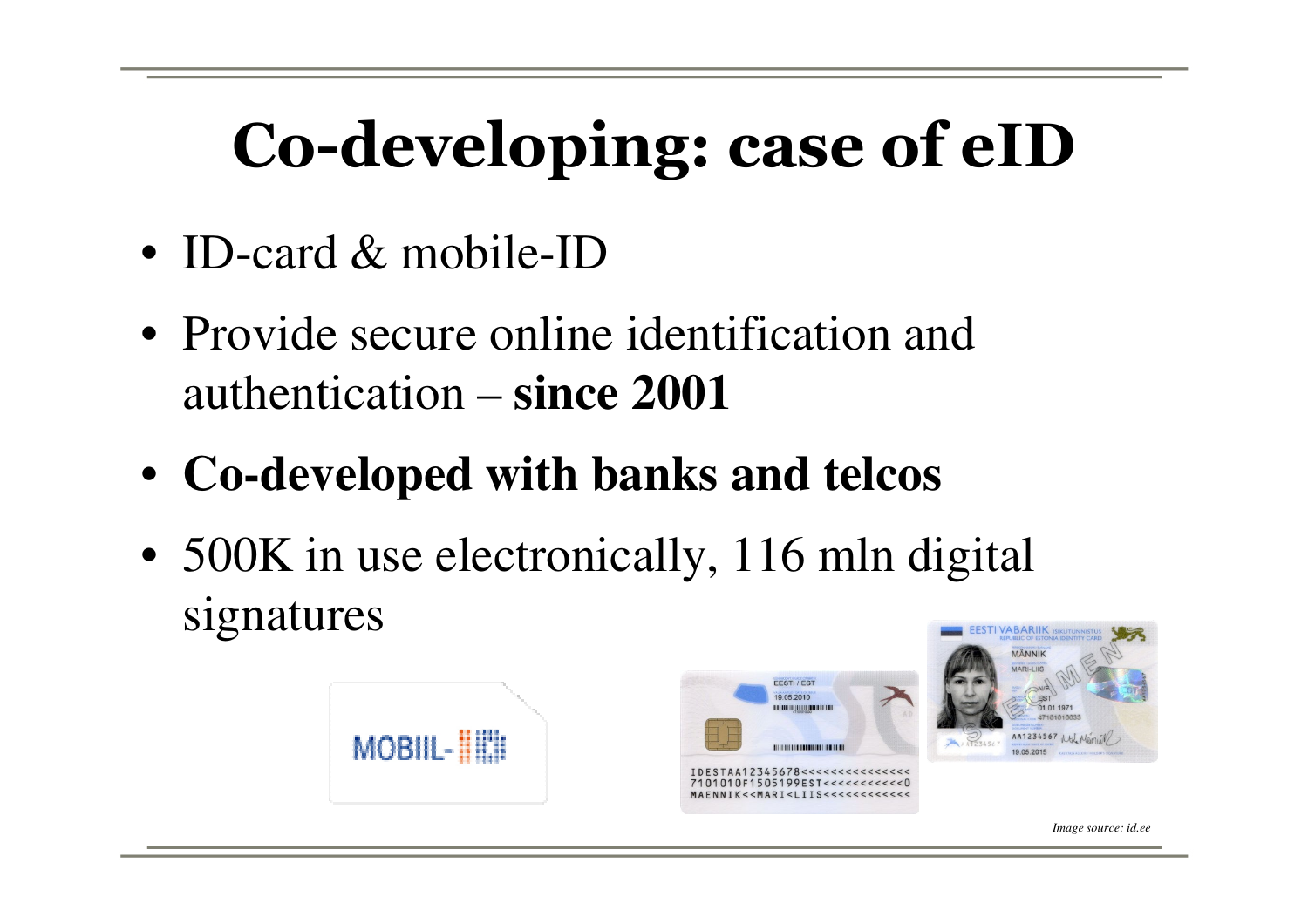#### Common architecture: X-Road for interoperability

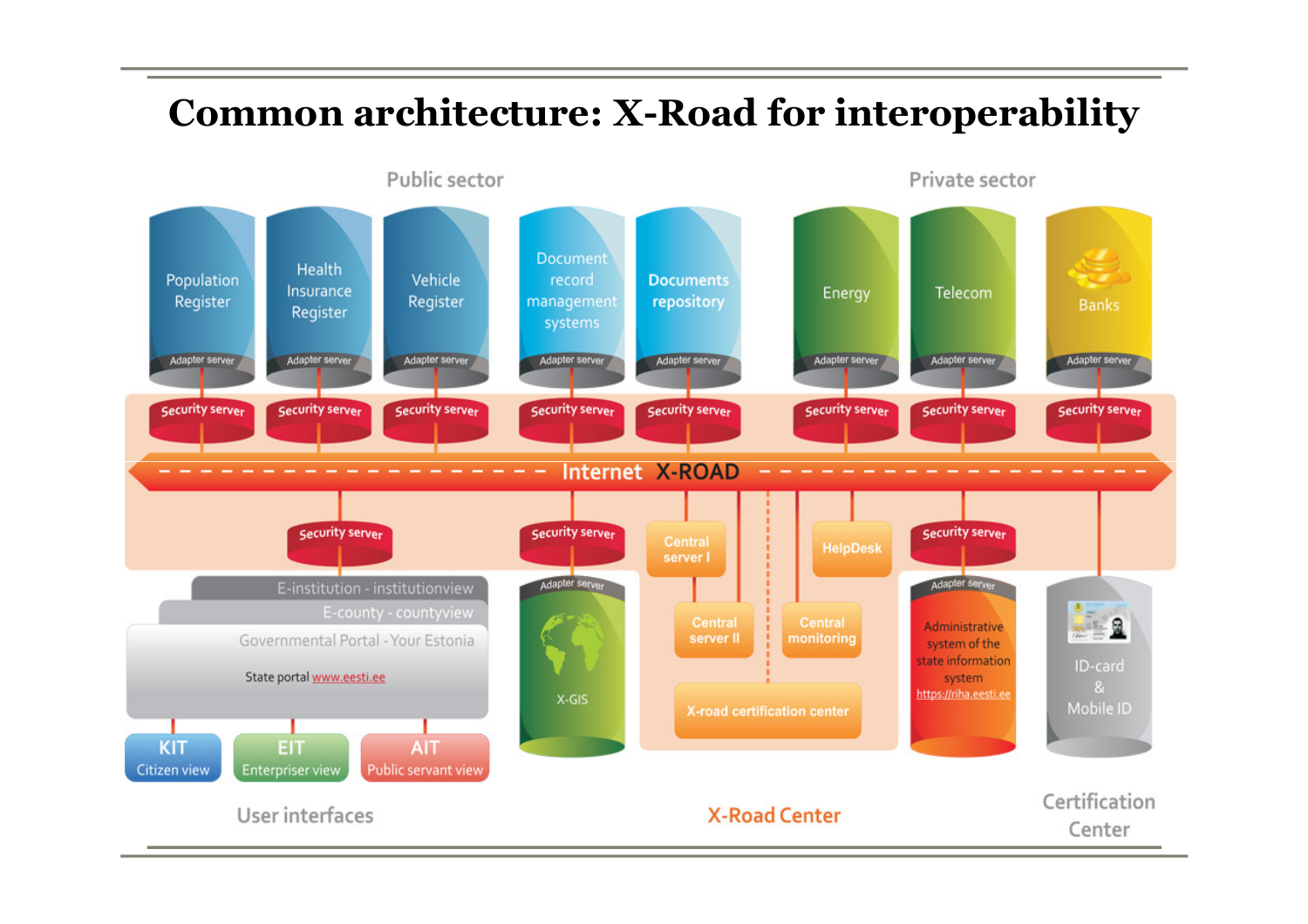### Key projects all open source

- The **code of all centrally financed, key IT systems is open** (EUPL)
- Includes things like:
	- –E-health systems
	- –E-police and e-justice systems
	- –National citizen and business portals
	- E-procurement and e-invoicing systems
	- Document exchange systems
	- –Digital culture portals and systems

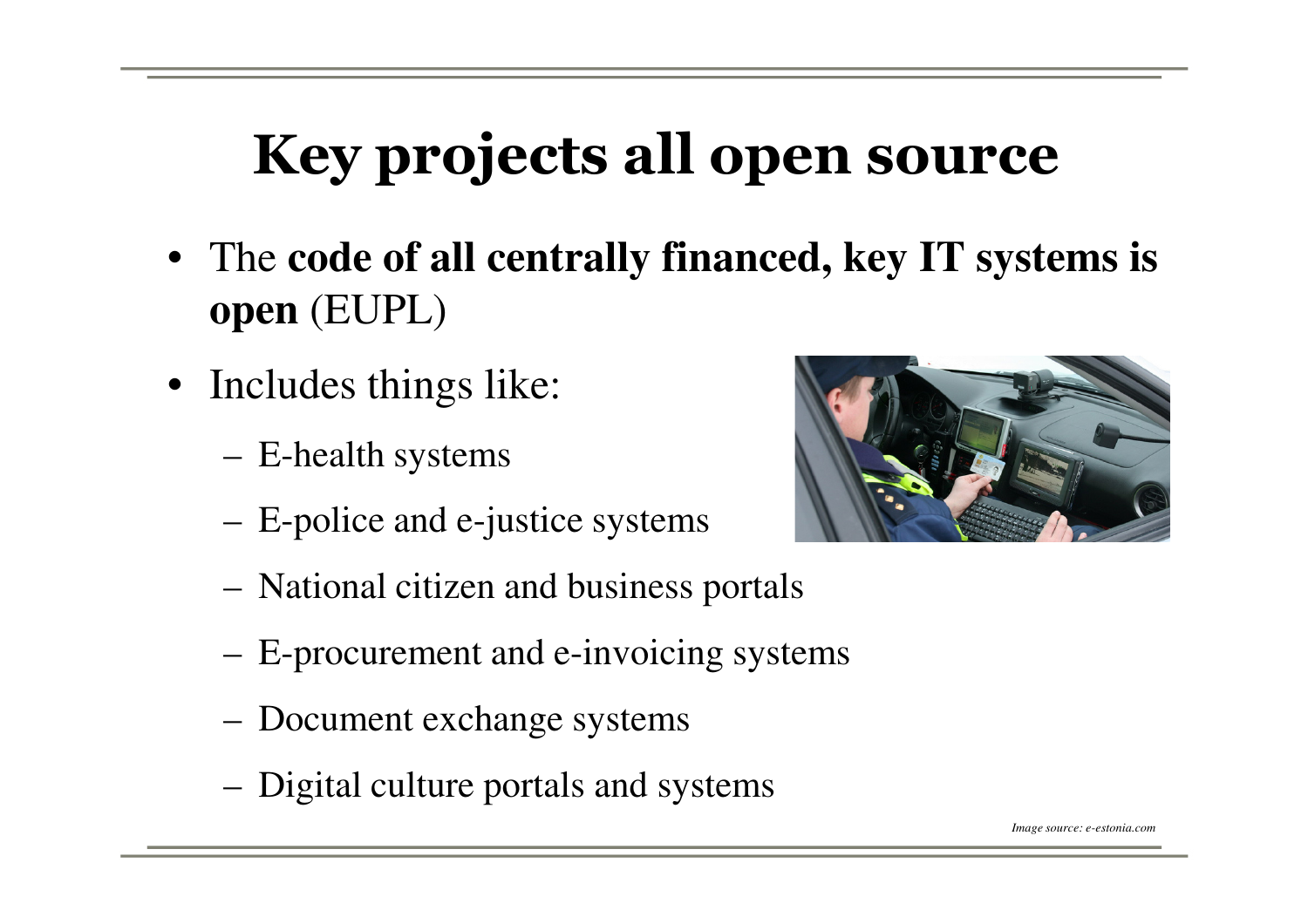# Why?

Clear benefits for e-Estonia:

- Cost efficiency more bang for the buck
- Innovation best technological know-how as input
- Sustainability easier to switch developers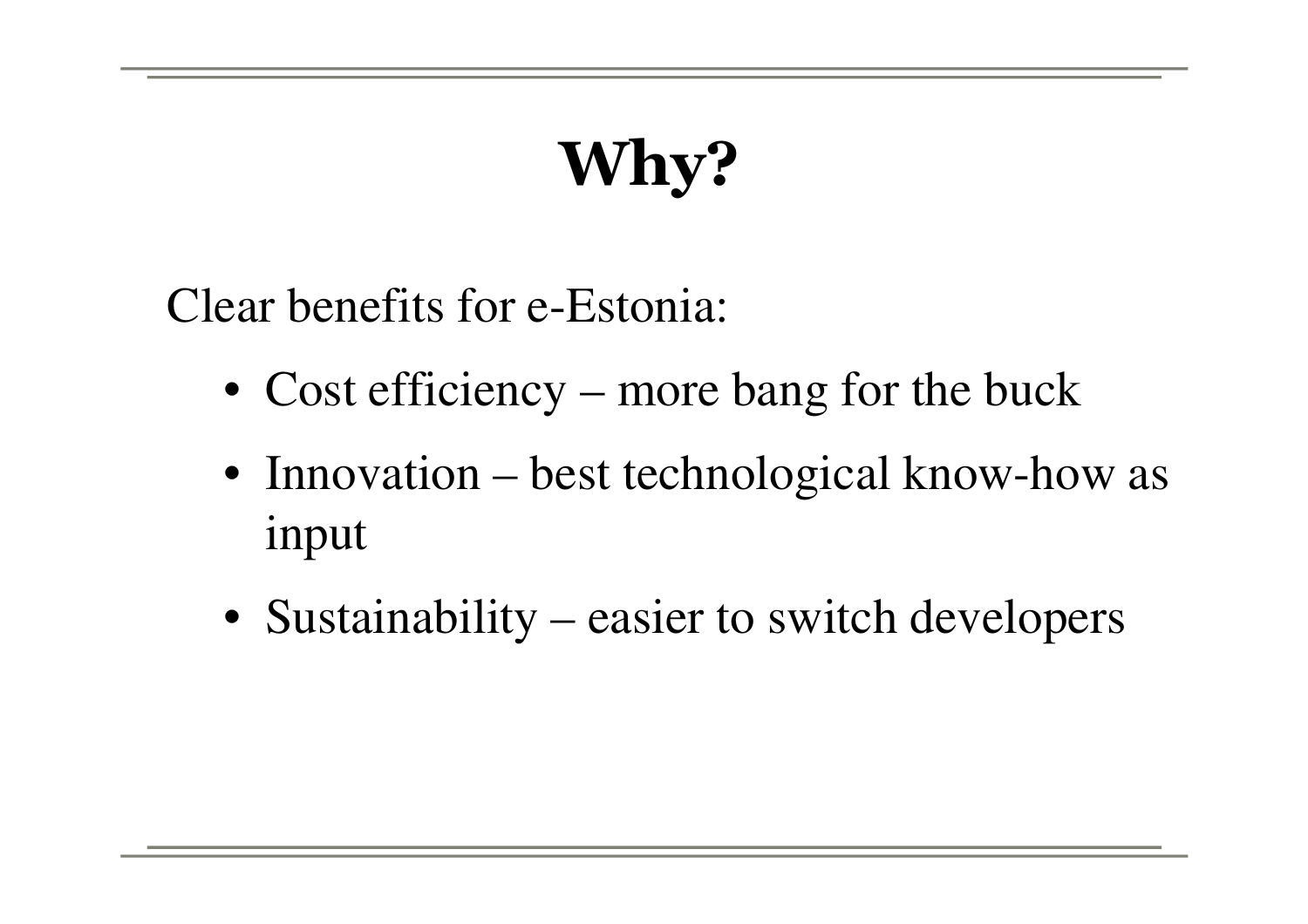### **Future plans: further openness**

- New national ICT strategy currently in development
- Includes focus on wider reuse of existing solutions (repositories)
- Also strong emphasis on co-development of new e-services